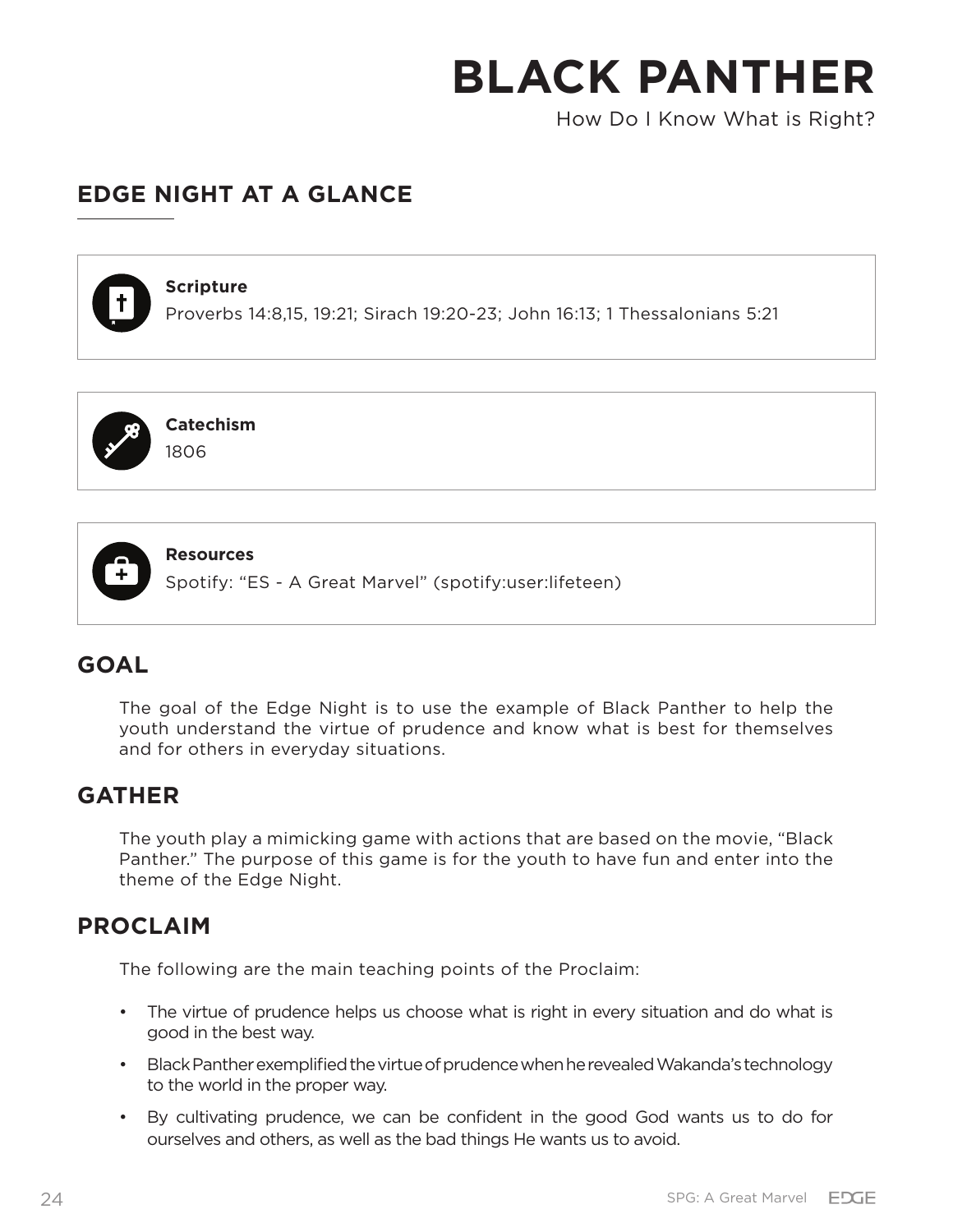## **BREAK**

The youth receive a handout focusing on their own "origin story," and reflect on a specific talent, gift, or skill that they can prudently turn into a gift for others.

## **SEND**

The youth enter into a prayer experience focusing on Christ as the light of the world. This helps the youth to understand how prudence is related to distinguishing between right and wrong, ultimately allowing them to see the world more clearly.

# **WEEKLY CHALLENGE**

Take home your notecard from the Send activity and discuss what you wrote down with your parents or another trusted adult so that you might work with them to make a prudent decision.

Notes: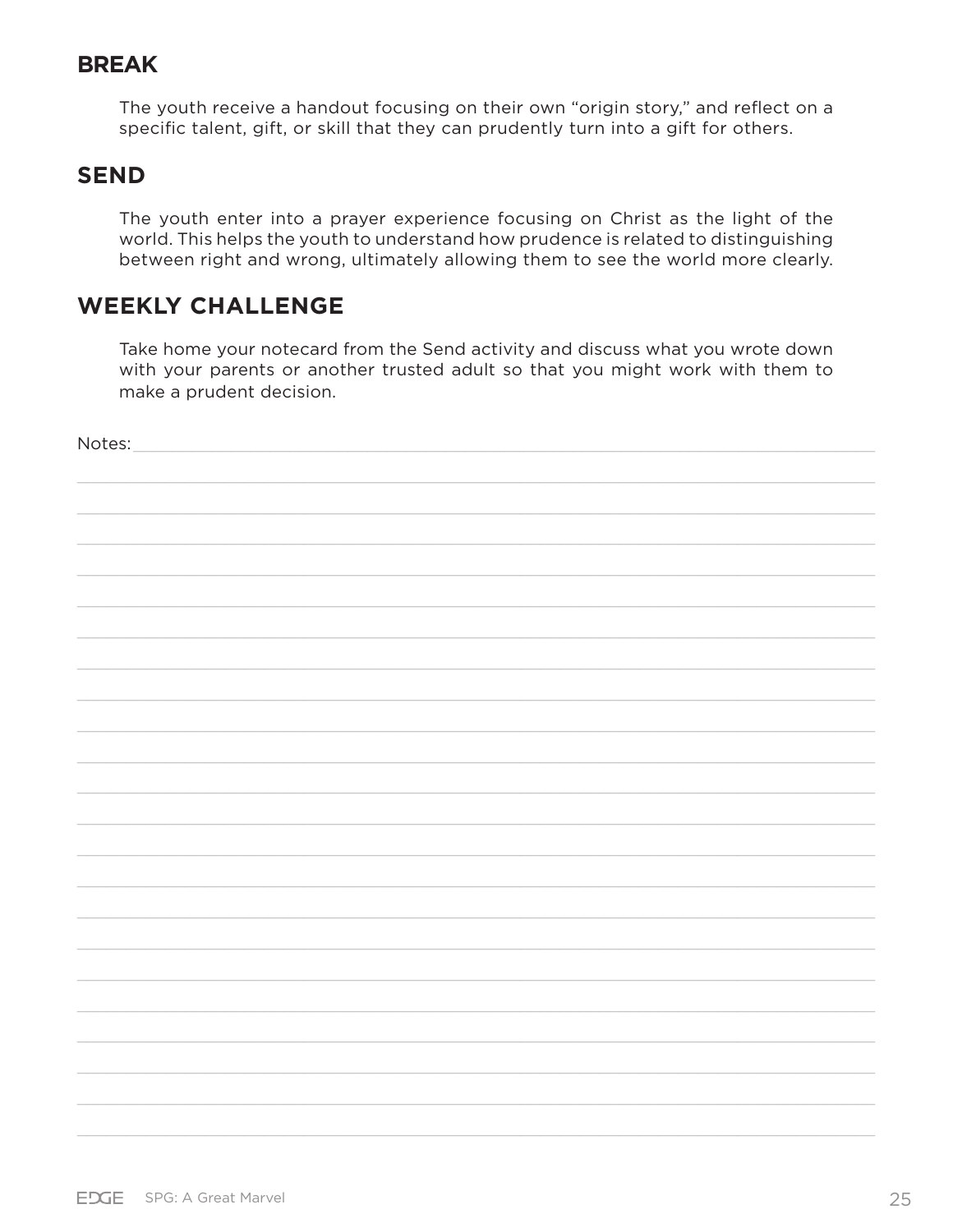How Do I Know What is Right?

## **EDGE NIGHT SET UP**

## **SET UP**

Print copies of the *My Origin Story - Prudence* handout for the Break activity. Handouts can be found on the *August 2021 Edge USB* or online at lifeteen.com under Edge Support: *August 2021.* For each of the Edge Nights in this semester that teaches a specific virtue, the youth will be given a handout that has to do with their own "origin story." These handouts provide ways to reflect and process how to apply the specific virtue to their lives as middle schoolers. The goal is that they learn to apply the virtues while they are still young and form good habits that influence them for the rest of their lives, hence the title "Origin Story."

Test the lighting in the room for the Send to ensure the ability to dim lights as needed for the prayer activity. If the room does not allow for light dimming, consider using lamps or candles throughout the room to slowly add more light as you go through the activity.

Add to the set environment for the semester by adding cutouts or posters of Black Panther. Also create a poster with the word prudence on it along with its definition found below, if you have Hispanic/Latino youth also include the Spanish translation.

Prudence: Choosing what is right in every situation and doing what is good in the best way.

*Prudencia: Elegir lo que es correcto en cada situación y hacer lo que es bueno de la mejor manera.*

## **SUPPLIES**

The following is a list of supplies needed for the Edge Night:

- B: *My Origin Story Prudence* handout, one per youth
- B: Pens or pencils, one per youth
- S: Lights or lamps (as necessary)

## **ASSIGNMENTS**

Use the following list to assign core members to specific tasks:

**Set Up:** \_\_\_\_\_\_\_\_\_\_\_\_\_\_\_\_\_\_\_\_\_, \_\_\_\_\_\_\_\_\_\_\_\_\_\_\_\_\_\_\_\_\_, \_\_\_\_\_\_\_\_\_\_\_\_\_\_\_\_\_\_\_\_\_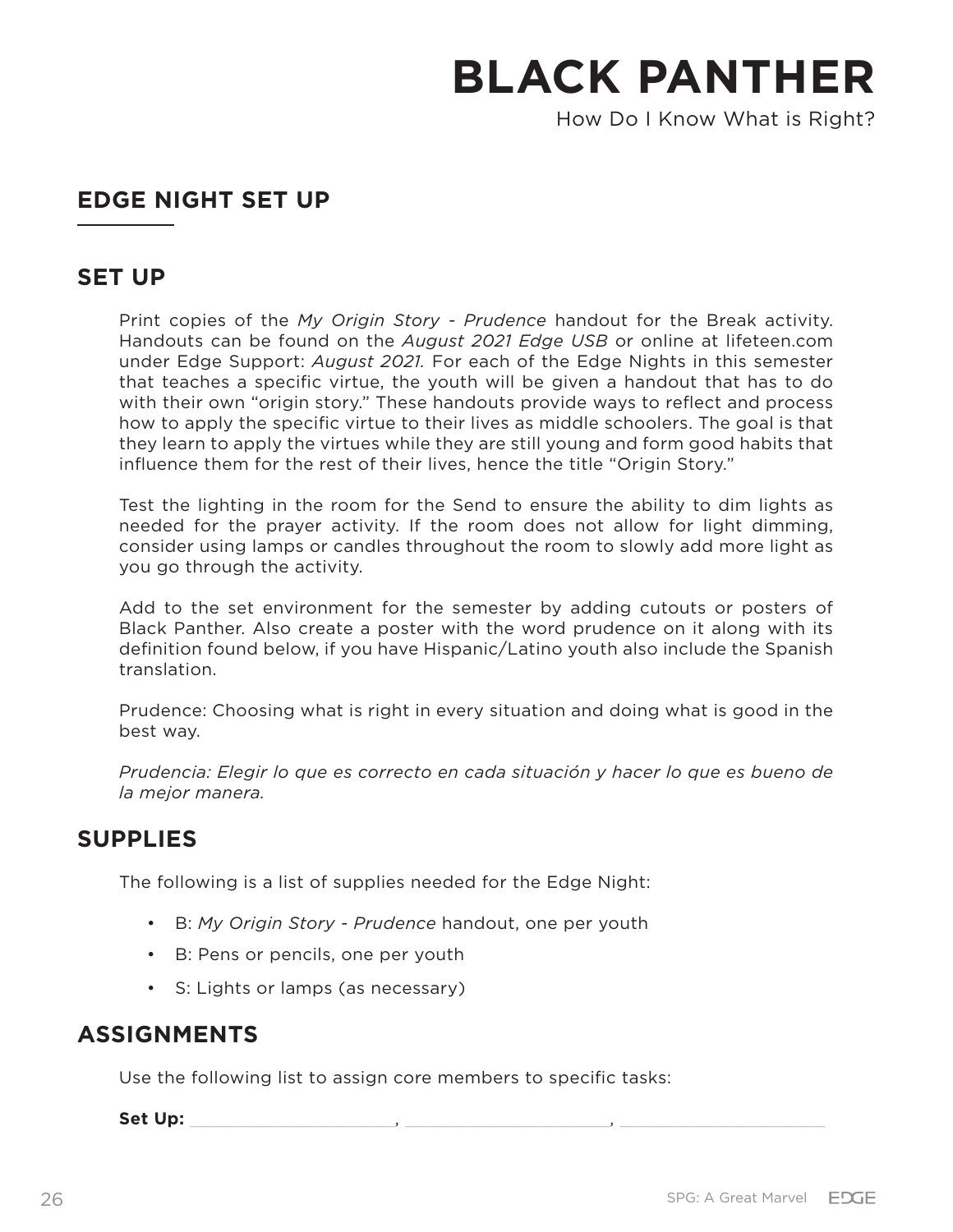## **Gather:**

|                                       | • Game: _______________________                                                                                       |  |
|---------------------------------------|-----------------------------------------------------------------------------------------------------------------------|--|
|                                       |                                                                                                                       |  |
| <b>Break:</b> All small group leaders |                                                                                                                       |  |
| Send:                                 |                                                                                                                       |  |
|                                       | Closing Prayer: 2008 Manuscript Prayer:                                                                               |  |
|                                       |                                                                                                                       |  |
|                                       |                                                                                                                       |  |
|                                       |                                                                                                                       |  |
|                                       | <u> 1989 - Johann John Stoff, amerikan besteht de stad in der stad in der stad in der stad in der stad in der sta</u> |  |
|                                       |                                                                                                                       |  |
|                                       |                                                                                                                       |  |
|                                       |                                                                                                                       |  |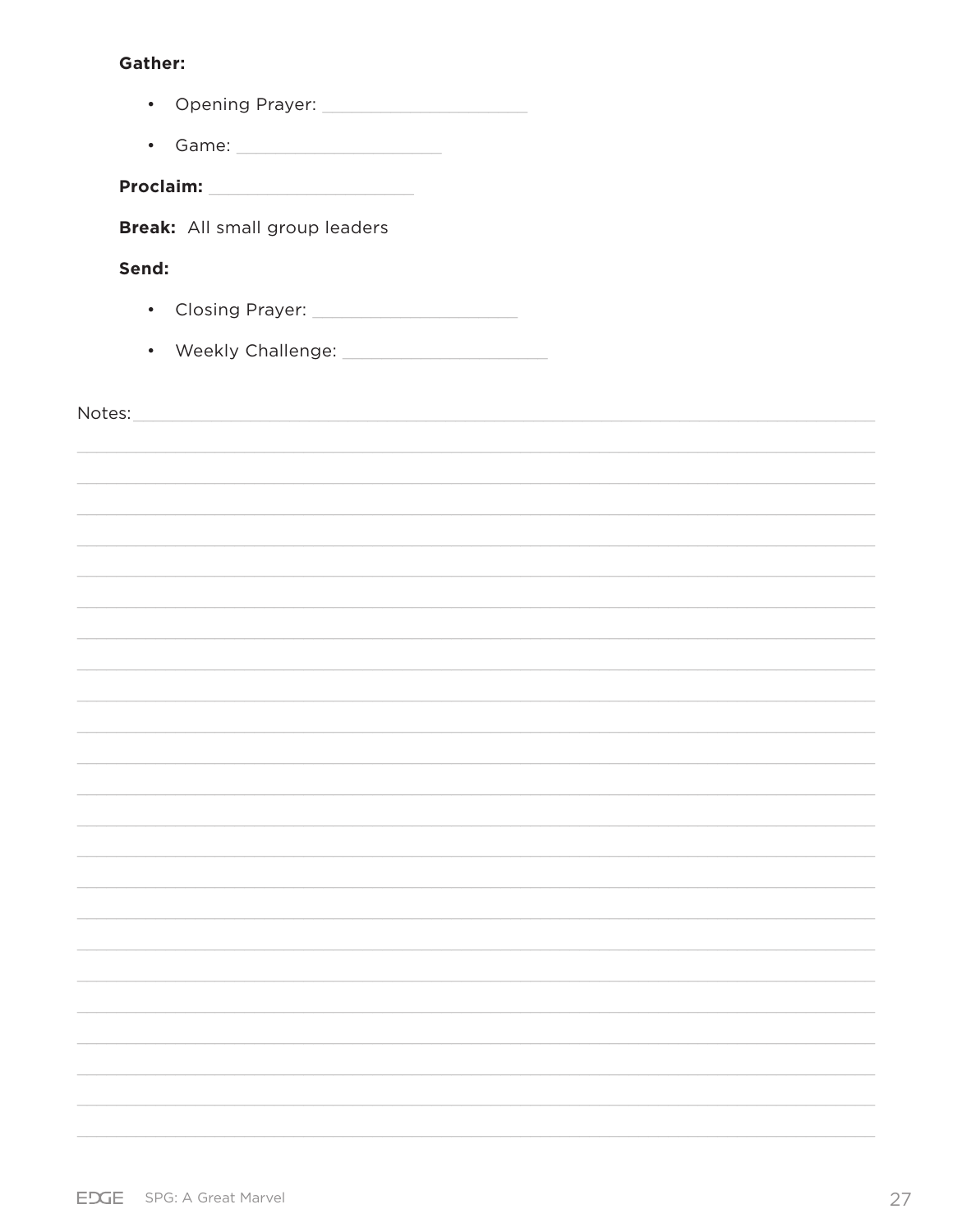How Do I Know What is Right?

# **EDGE NIGHT OUTLINE**

## **GATHER**

## **Edge Night Introduction (5 min)**

Welcome the youth, introduce any youth who are there for the first time, and begin in prayer. Give a brief overview of the topic of the Edge Night, using the following as an example:

*Have you ever made a decision without taking very much time to think about it? Sometimes, when life is moving really fast, or when we just aren't in the mood to think things through, we can make decisions without really knowing what we are doing. We can get lucky and have it work out, but sometimes, it can lead to big mistakes. There may be moments we wish we had taken a little bit more time because we might not have made a decision that ended so badly. Superheroes have to make many decisions. Between flying alien monsters and civilians crying for help, a superhero sometimes has numerous options of who to save and how to save them. In order to make the best decision possible, they need the virtue of prudence. Prudence helps us choose what is right in every situation and do what is good in the best way. It sometimes is as simple as taking one more second to think about our decisions before making them, but there is more to growing in this virtue than simple patience. This week at Edge, we are going to look at the virtue of prudence by looking at the example of King T'Challa, otherwise known as Black Panther. He is a superhero who exemplifies good decision making and the wisdom to properly put his plans in place.*

### **Weekly Challenge Check In (5 min)**

Ask any youth who are willing to share about their experience with the weekly challenge from the previous Edge Night: Memorize the Scripture passage Philippians 4:8.

Consider having a prize for any of the youth who have it memorized.

### **Wakanda Forever (10 min)**

This game is played as a large group.

- 1. Gather all the youth together in one space and direct them to face the front of the room.
- 2. A core member stands at the front of the room and gives the youth instructions to follow that are themed on the Black Panther movie.
- 3. When the core member calls out the action, the youth must act out what they hear and yell out "Ha!" or any other action word they want to (e.g., "pow," "boom," "kapow") as they perform the action.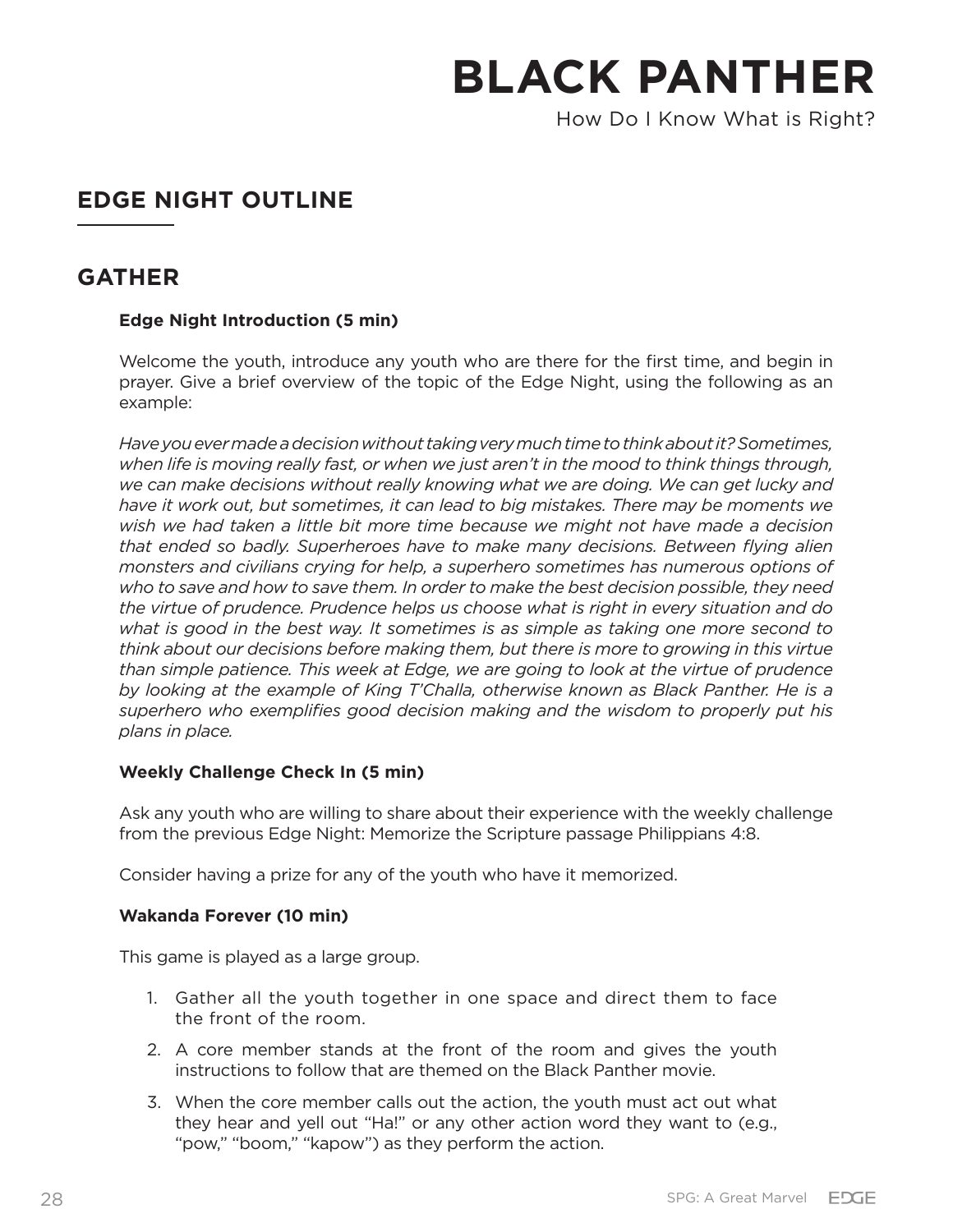- 4. When the core member yells "Wakanda Forever," the youth must race to get in a single file line in the middle of the room and cross their arms across their chest to make an X.
- 5. The last two youth to get in line and cross their arms are out.
- 6. The game continues until one or two youth are left.

Use the following actions as an example and adapt them if necessary for your youth or based on your own favorite action moves from Black Panther.

- Spear: Pretend you're throwing a spear
- Jab: Pretend you are jabbing forward with a spear
- Shield: Cover your face with your forearm
- Dodge Right: Slide to the right
- Dodge Left: Slide to the left
- Black Panther: Squat to the ground

#### **Hispanic Inculturation**

Simon Says is a very well-known game that is won essentially by the person who is the best listener and the most obedient to the leader. This can translate for Hispanic/Latino youth who are very familiar with getting "the look" from their parents. For example, imagine you are touching something at a store that you know you shouldn't, and your parents give you "the look." You know exactly what to do, stop touching! This mentality of "the look" is something that many Hispanic/ Latino youth are accustomed to and this can also be expressed with a few other familiar phrases such as "Que estas haciendo?" "What are you doing?" or "Te estoy mirando" "I'm watching you." In this game of Simon Says, consider incorporating some of these phrases that would be familiar to your Hispanic/Latino youth.

## **PROCLAIM**

#### **"Black Panther" Proclaim Teaching (10 min)**

The teaching can be found on pages 34 to 37. The following main points are covered in the teaching:

- The virtue of prudence helps us choose what is right in every situation and do what is good in the best way.
- Black Panther exemplified this virtue when he revealed Wakanda's technology to the world in the proper way.
- By cultivating prudence, we can be confident in the good God wants us to do for ourselves and others, as well as the bad things He wants us to avoid.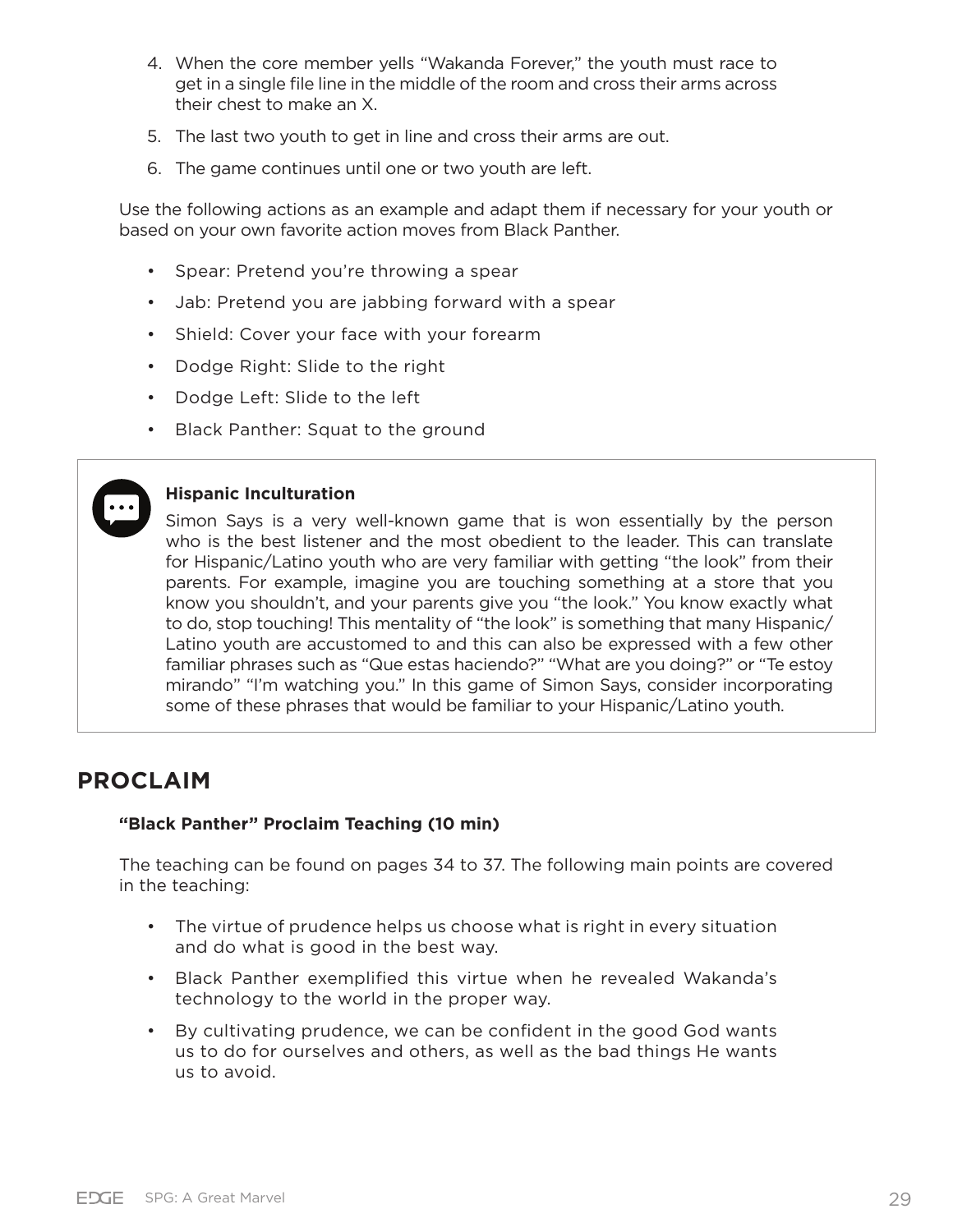## **BREAK**

### **Origin Story: Prudence (10 min)**

Break the youth into their small groups, begin in prayer, and give each youth a copy of the *My Origin Story - Prudence* handout found on the *August 2021 Edge USB* and online at lifeteen.com under Edge Support: *August 2021.*

Help the youth to think outside of the box (when it comes to their gifts and talents) as you explain to them each question on the handout. Use the following examples as a guide.

What are some gifts and talents that you have? *For example: Are you a good listener? Are you the "go-to" problem solver in your group of friends? Can you find the good in any situation? Are you talented in academics, arts, sports, or music? Etc.*

How can these gifts and talents glorify God? *For example: Can you show the love and compassion of God to others in the way you listen to them? Can you help solve problems leading others towards God and away from sin? Can you reveal God's blessings even in hard times? Can you give glory to God by doing your best?* 

What could be some good outcomes of using your gifts and talents in a prudent way? *For example: You listened to your friend and they felt loved and cared for. You helped your friend make a decision that was good and not bad. You filled someone with hope when you showed them something positive that was happening in their life. You grew in your own talents and helped those around you grow in their talents. You inspired people through your art, music, sports, or academic achievements.*

Allow the youth to spread out around the meeting space and instruct them to think through each question as it applies to them and write down their answers.

### **Small Group Discussion (10 min)**

After the youth have completed the handouts, gather them back together and use the following to foster a time of discussion:

- *• Whip Around Question*: If you could have any talent, what would it be?
- What was one gift or talent that you recognized in yourself?
- How did you think that gift or talent can bring glory to God?
- How do you think using that gift or talent can bring about something good?
- Why is it so important to use our gifts and talents under the guidance of prudence? What would happen if we did not?

### **Eighth-Grade Adaptation**

Use the following questions for a more challenging discussion for eighth-grade youth:

- If someone asked you what prudence means, what would you say to them?
- Who is an example of a prudent person in your life? What do they do that makes them so prudent?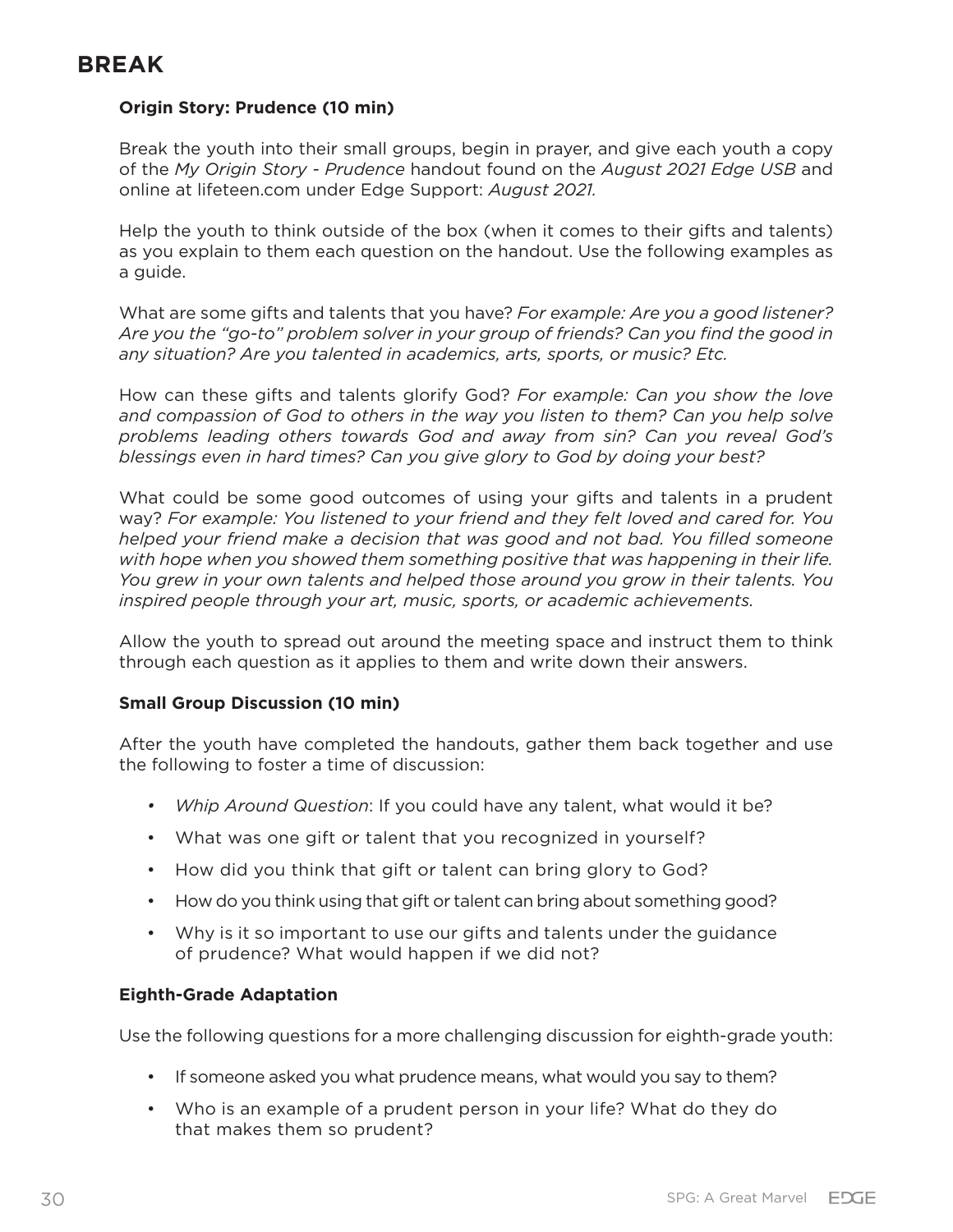- Is there something that person does that you would also want to do when it comes to making decisions? Explain.
- What other tools do you use to help decide what is the right thing to do?
- Do you think it is possible to do something right, but in the wrong way? Explain?
- Why is it important to be prudent in both what we do and how we do it?
- How does prudence help us in our relationship with Jesus?

## **SEND**

#### **The Light of Christ Meditation (20 min)**

Gather the youth back, as a large group, into the meeting space that has been set up for this time of prayer. As a core member or the youth minister leads the youth through the following reflection, start with the room mostly dark and then gradually make the room brighter and brighter. This reflection will help the youth to understand how light helps us to see in the same way that the virtue of prudence helps us to see the good things that we should  $do -$  choosing right over wrong. Have quiet reflective music playing in the background, give each youth a sheet of paper and a pen, and use the following to lead the youth in this time of prayer:

The room should be mostly dark. Begin with the Sign of the Cross.

*"If any one walks in the day, he does not stumble, because he sees the light of this world. But if any one walks in the night, he stumbles, because the light is not in him." (John 11:9-10)*

We have been given clear guidelines from God through the Church as to what is and is *not a sin. We are given these instructions through the Ten Commandments, Scripture, and Church teaching — but that doesn't always mean it is easy to know what to do all the time. Sometimes, there are a lot of different feelings, people, and outcomes involved in a decision, as well as other factors that play into what we decide to do. We may not know what is right in the situation. Doing the right thing might make us uncomfortable. Or we might be afraid to hurt someone's feelings. It can feel like a dark place to be stuck, unsure of what to do next, but we are not alone.* 

Make the room a little brighter.

*"In Him was life, and the life was the light of men. The light shines in the darkness, and the darkness has not overcome it." (John 1:4-5)*

*Jesus is the light of the world. Jesus is always with us to guide us and to provide help through our neighbors who know how to do the right things. As we begin to grow in the virtue of prudence, the first step is to stop and think before we act. We can pray and ask the Holy Spirit for guidance, we can consider how different decisions might turn out, and we can ask others for help. But we first have to recognize and learn the importance of being patient and thinking before we decide to do something.*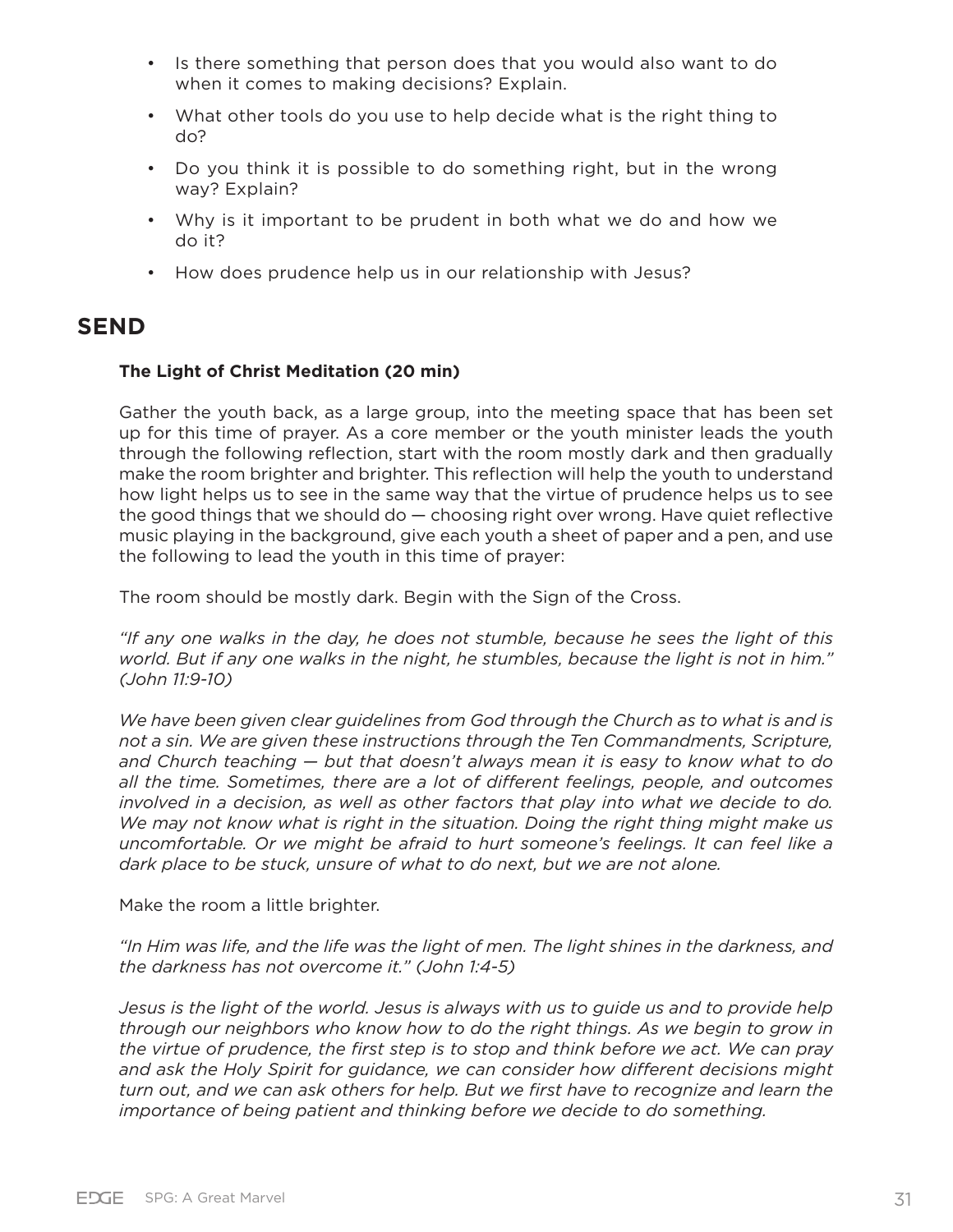Project the following short prayer for the youth to say along with the leader:

Jesus, Light of the World, we ask you to enlighten our hearts with the virtue of *prudence, that we may have the patience to ask for your grace in difficult moments and make the right decisions.*

Pause for a moment of silence. Ask the youth to write down one decision they have to make this week.

*Prudence is not something that we only need in the moments when we make big decisions. It is meant to be the light of virtue that guides us throughout our entire day. When we allow Jesus Christ to be a part of our daily lives, He is always there to guide us.* 

Make the room a little brighter.

*Jesus says in the Gospel of John, "I am the light of the world; he who follows me will not walk in darkness, but will have the light of life" (John 8:12).*

Project the following short prayer for the youth to say along with the leader:

*Jesus, Light of the World, we ask you to guide us as we practice the virtue of prudence, that we may be aware of your presence and help in every moment of our lives.*

Pause for a moment of silence. Ask the youth to write down one way they can invite Jesus to be a part of that decision.

*As we grow in our ability to make decisions and learn more about how to be prudent, we can no longer act only on our impulses — guided by what we want regardless of whether or not it is right. We also have to think about how our actions will affect others. We begin to realize the importance of recognizing how Jesus is calling us to love those around us, even to the point of sacrificing what we want for the sake of others.*

Make the room a little brighter.

*Saint Paul writes in the Letter to the Ephesians, "For once you were darkness, but now you are light in the Lord; walk as children of light, for the fruit of light is found in all that is good and right and true" (Ephesians 5:8-9).*

Project the following short prayer for the youth to say along with the leader:

*Jesus, Light of the World, we ask you to help us grow in the virtue of prudence, that we may not simply choose what is good or beneficial to us, but choose what is best, even if it means giving up something we want.*

Bring the lights in the room back to their normal level. Allow some time for silence. Ask the youth to write down the name of one person who will be affected by their decision.

End with the following Scripture verse: *"The night is far gone, the day is at hand. Let us then cast off the works of darkness and put on the armor of light" (Romans 13:12).*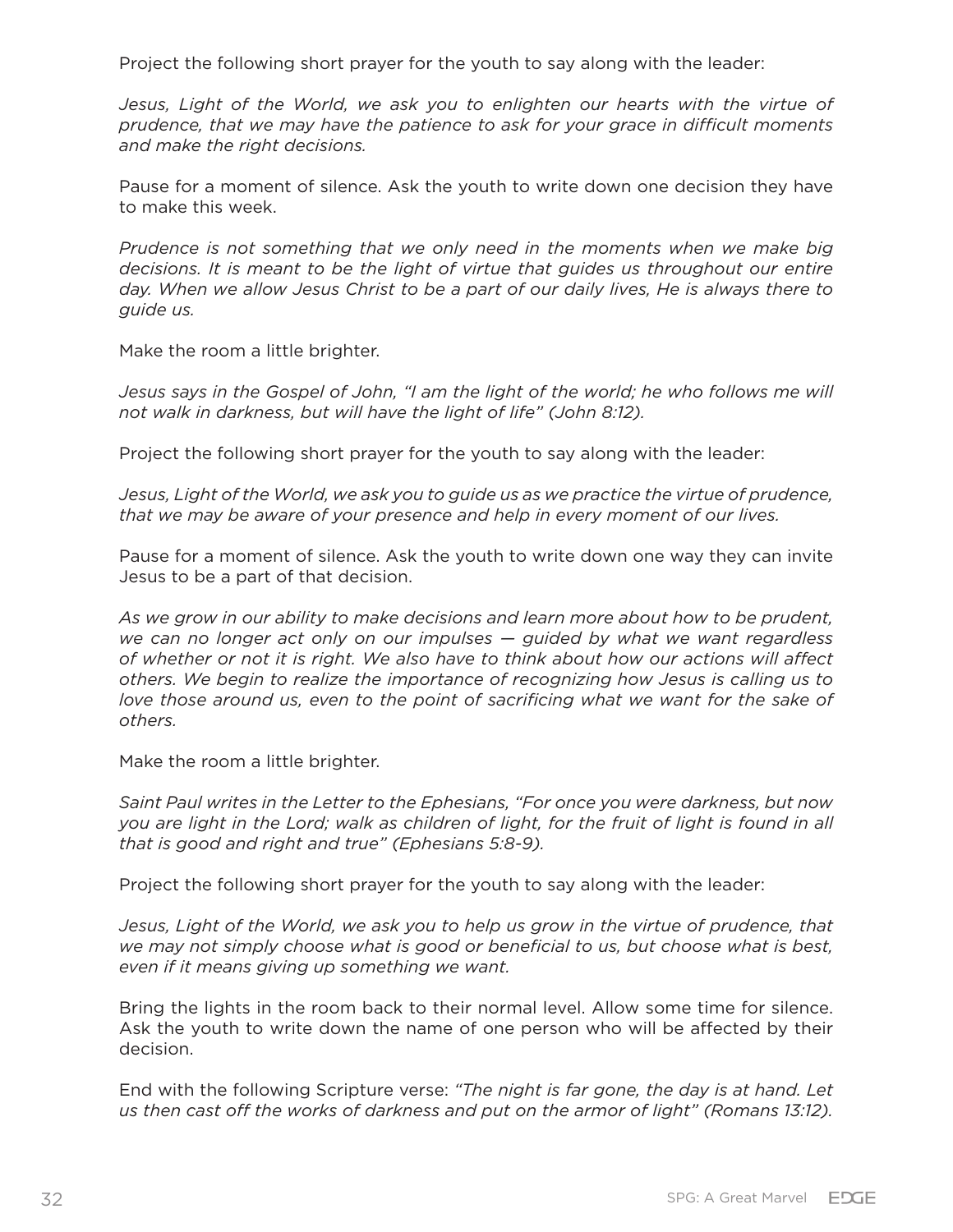Allow for a moment of silence. Ask the youth to write down what they think would be the best thing to do in regards to the decision they have to make.

If any youth are willing, ask them to share what they wrote down during the time of prayer and reflection.

Close the Edge Night by praying a Hail Mary as a large group. Following the prayer, give the youth their weekly challenge.

#### **Weekly Challenge (5 min)**

Take home your notecard from the Send activity and discuss what you wrote down with your parents or another trusted adult and work with them to make a prudent decision.

| Notes: |  |
|--------|--|
|        |  |
|        |  |
|        |  |
|        |  |
|        |  |
|        |  |
|        |  |
|        |  |
|        |  |
|        |  |
|        |  |
|        |  |
|        |  |
|        |  |
|        |  |
|        |  |
|        |  |
|        |  |
|        |  |
|        |  |
|        |  |
|        |  |
|        |  |
|        |  |
|        |  |
|        |  |
|        |  |
|        |  |
|        |  |
|        |  |
|        |  |
|        |  |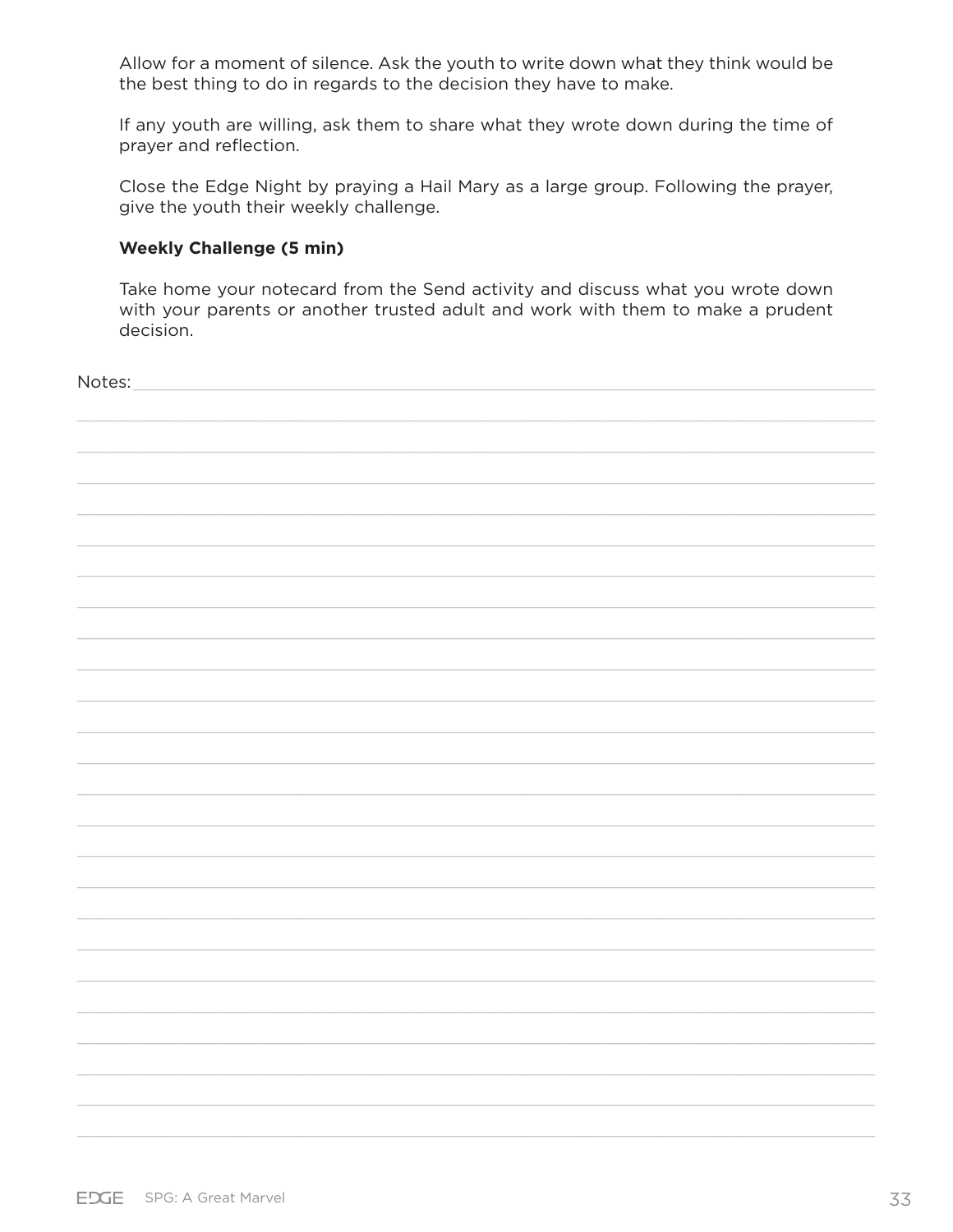How Do I Know What is Right?

## **EDGE NIGHT PROCLAIM**

## **GETTING STARTED**

This teaching is provided to give you an example of how to present this topic in an age-appropriate way, making it relevant to middle school youth. If the youth are ready to take it deeper, incorporate a few of the *Going Deeper* call-out boxes, picking the ones the youth would relate to the most. If there are Hispanic/Latino youth in the youth group, incorporate the applicable suggestions from the *Hispanic Inculturation* call-out boxes.

## **TEACHING GUIDE**

## **Right Sight**

*Begin by telling a story about a decision you had to make that was difficult. What made the decision hard? How did you decide the best choice? Write your thoughts here:*

- We have all been in a situation where we had to make a decision. Sometimes the right things to do can be obvious, like studying for a test instead of playing video games for hours into the night. In all of our decision making, we need the virtue of prudence.
- Prudence helps us to choose what is good and to go about doing what is good in the best way. It helps us make decisions that lead us toward what is right and away from what is evil or sinful. (CCC 1806)

### **Hispanic Inculturation**

Prudence may not always be the easiest virtue for Hispanic/Latino youth to recognize in their homes where comments may be both very welcoming and loving, but also sarcastic and humorous. Often, within families, this includes giving each other nicknames that are not the nicest or simply making jokes that can be intended to be sarcastic but can easily come off as offensive. For example, these nicknames and jokes can point out insecurities one might have such as calling someone gordo, flaca, enojona, metiche, or cabrona. While some families may truly believe this is a way of showing love and are OK with it, allow some space for the youth to talk about how this makes them feel and to discern if there are better ways to show love to their family members.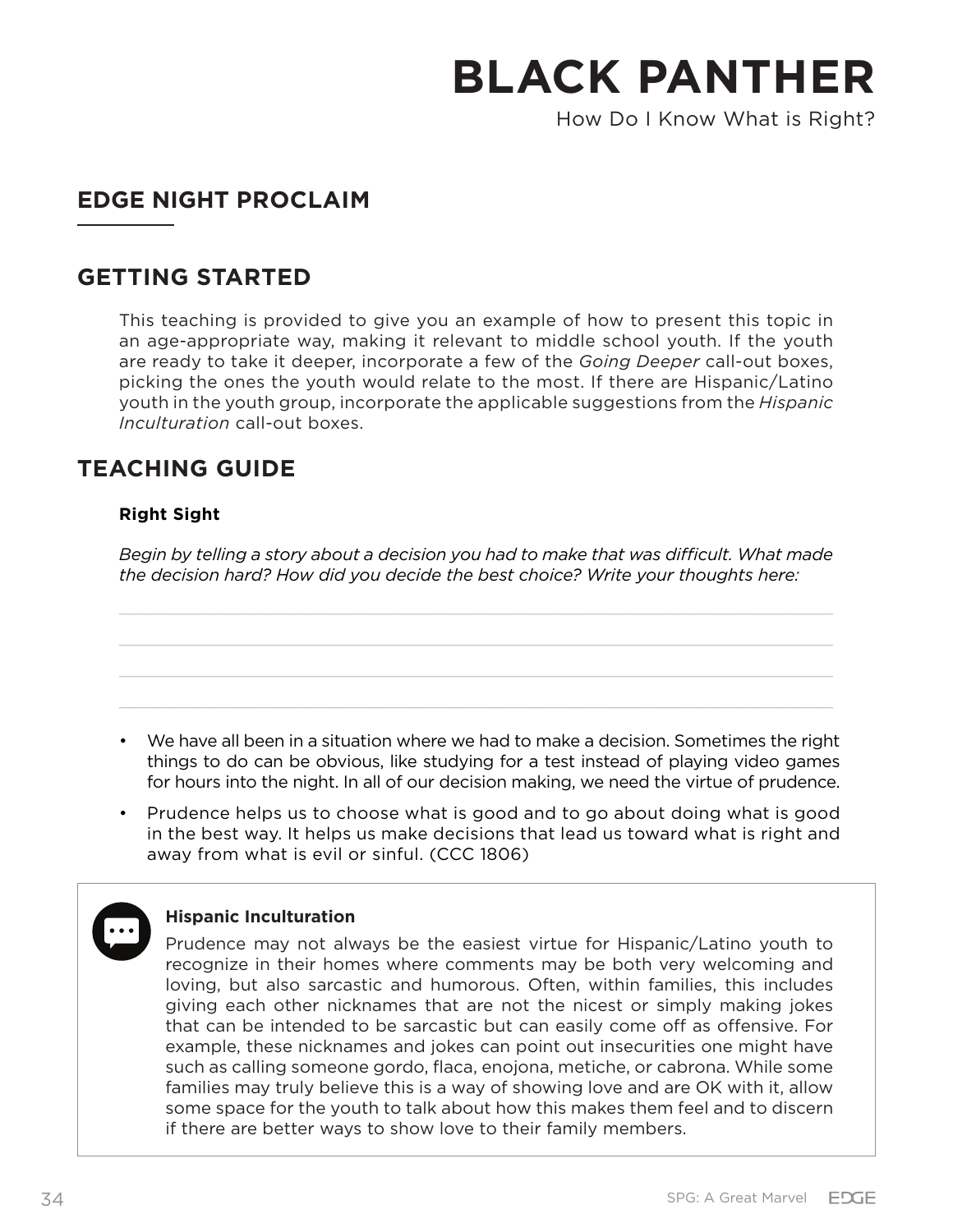• One aspect of prudence is being able to identify what is right and what is wrong. It helps us to choose to avoid sinful behavior.



#### **Going Deeper**

Sin is an offense against truth and reason, and it damages our relationship with God. Minor sins, also called venial sins, weaken our relationship with God while grave sins, also called mortal sins, break our relationship with God entirely. Because sin directly and negatively affects our relationship with God, and our relationship with others, it is important to avoid sin and to confess our sins in the Sacrament of Reconciliation. (CCC 1849-1851)

• Prudence helps us not only decide what is right or what is the best, but how to do what is right in the best way. For example, if we are invited to a friend's birthday party and want to get them an amazing present, prudence can help us decide the best way to get that present — buying it rather than stealing it.

#### **Black Panther**

*Project an image from the movie Black Panther. Ask the youth to raise their hands if they have seen the movie, then call on a few youth to share with the rest of the group their favorite part of the movie.*

- In the movie Black Panther, we see the current Black Panther, T'Challa struggle with choosing what is best. Having recently become king of technologically advanced Wakanda, much responsibility has been placed on his shoulders. Historically, Wakanda had remained hidden from the world which kept them safe, but now things are changing.
- T'Challa is faced with the decision of how best to protect Wakanda while also aiding those in need out in the world. The villain in the movie, Killmonger, wants to be king of Wakanda so he can use their technology to arm the oppressed people of the world and help them fight against their oppressors. Killmonger's end goal is that Wakanda would rule the world through domination and that people would know who they really are.
- After a lot of internal struggle and external fighting, T'Challa eventually decides to share Wakanda's technology with the world so that they can help others.
- At first glance, Killmonger has good intentions for what he wants to do. He desires to help the people in the world who are poor, oppressed, and in need. However, Killmonger reveals through his actions a right way and a wrong way to go about doing something that is good. Arming all of the oppressed people so they can fight against the people in power would potentially free them, but it would also cause a lot of harm and would have dangerous consequences.
- Instead of closing off Wakanda like his predecessors had done or starting wars all over the world like Killmonger wanted to, T'Challa chooses to share information with other nations in order to begin outreach work that might truly help other people throughout the world.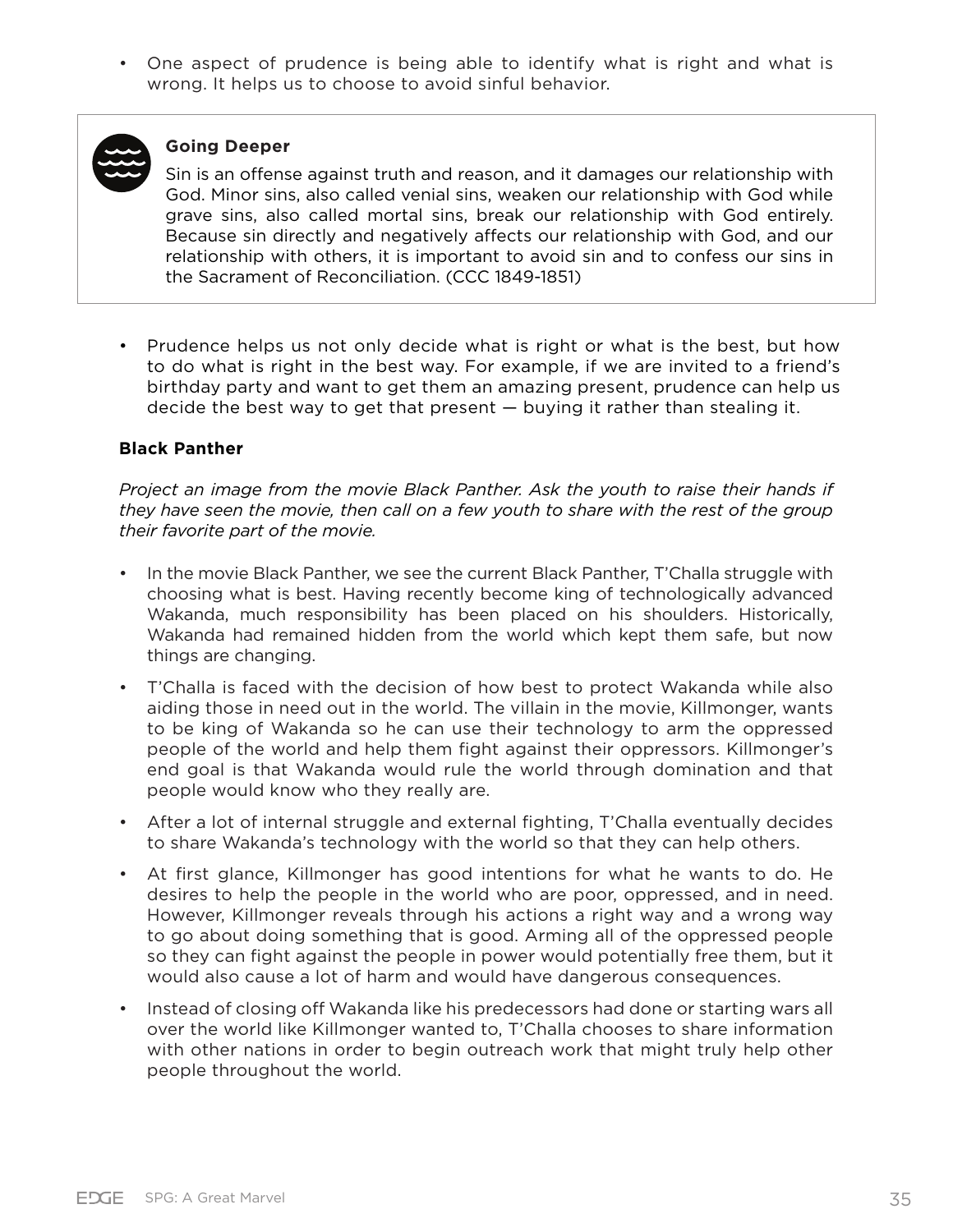• T'Challa not only realized that Wakanda needed to help others, but he also saw that there was a right and wrong way of going about it. In the midst of many different options, he saw what was good and could envision the best way to go about achieving it. Namely, he practiced prudence.

### **The Voice of Conscience**

- We can learn through the character of T'Challa the importance of practicing the virtue of prudence. He had to make a big decision that affected a large number of people, and he needed to know both the right thing to do and the right way to do it.
- It is important that we know where to turn in order to learn what is right and what is wrong, so we can make good decisions. Luckily, we have the guidance of the Catholic Church who, over the past 2,000 years, has been studying what God has revealed to us about good actions and passing it down from generation to generation. The Church has much to teach us about what makes something good and what makes something a sin.
- We can learn to distinguish between a good action and a sinful action through things like the Ten Commandments, the Examination of Conscience, and the teachings of Jesus Christ directly from Scripture. We can also turn to the wisdom and guidance of those who are older than us and have a strong faith or even those who have gone before us in our faith and are now saints in heaven. (CCC 1854)

*Share with the youth a few different specific tools or opportunities they have available to them at your parish that can help them as they continue to form their conscience. Write your thoughts here:*

• All of these different tools can help us to form our conscience, which is the little voice inside our head or the gut feeling we get that directs us in our actions. The more time we spend growing in our knowledge of what is right and wrong, the more we will be able to make prudent decisions quickly and the more we will be able to trust our conscience. (CCC 1778)



#### **Going Deeper**

Because of original sin, our conscience is not automatically well formed, and we often struggle with temptation to sin. Sometimes our past choices and our life experiences can also cloud our conscience which makes it even more difficult to make the right choices. In order to remedy this, we have to form our conscience and continually turn to the Sacrament of Reconciliation when we fall into sin.

*Read Psalm 119:105*